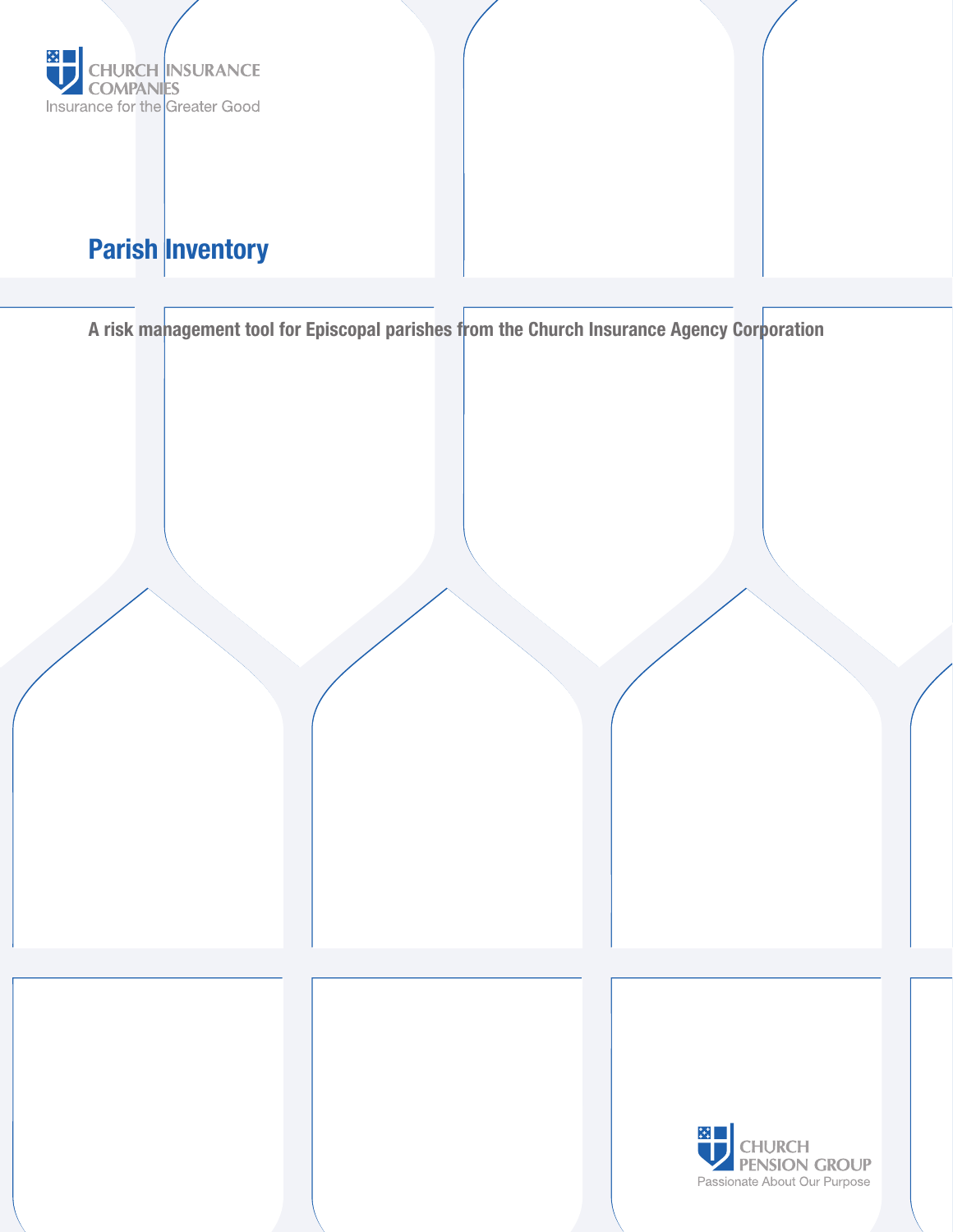| Why should we keep an inventory?                                              | The contents of your properties have great accumulated value as<br>personal property. In the event they are lost or destroyed, an inventory<br>helps to substantiate the existence of items and, most importantly, the<br>cost to replace them.                                                                   |
|-------------------------------------------------------------------------------|-------------------------------------------------------------------------------------------------------------------------------------------------------------------------------------------------------------------------------------------------------------------------------------------------------------------|
| Where should we keep our inventory?                                           | There should be at least two copies of your inventory and they should<br>be stored at separate locations. The master copy should be kept in a<br>safety deposit box. The working copy may be kept at the church with<br>deletions and additions made to it as they are needed.                                    |
| How often should the inventory<br>be updated?                                 | Both copies of your inventory should be reviewed at least once a year.                                                                                                                                                                                                                                            |
| What should be considered as contents<br>when putting together our inventory? | As a general rule, items that could be picked up and removed from<br>the building should be listed in your inventory.                                                                                                                                                                                             |
| <b>Should we list our Fine Arts?</b>                                          | Yes, companies treat Fine Arts coverage differently and with different<br>limits, so it is important that they are given special attention. Values<br>should be scheduled on your policy with special attention given<br>to items such as stained glass, paintings, tapestry, mosaics and<br>musical instruments. |
| What additional steps should we take?                                         | • Assign the inventory as the responsibility of a particular individual;<br>• Augment your master copy with a video or photographic inventory;<br>• Have a professional appraisal done for items of significant value;<br>• After determining values, review your policy limits with your<br>CIAC representative. |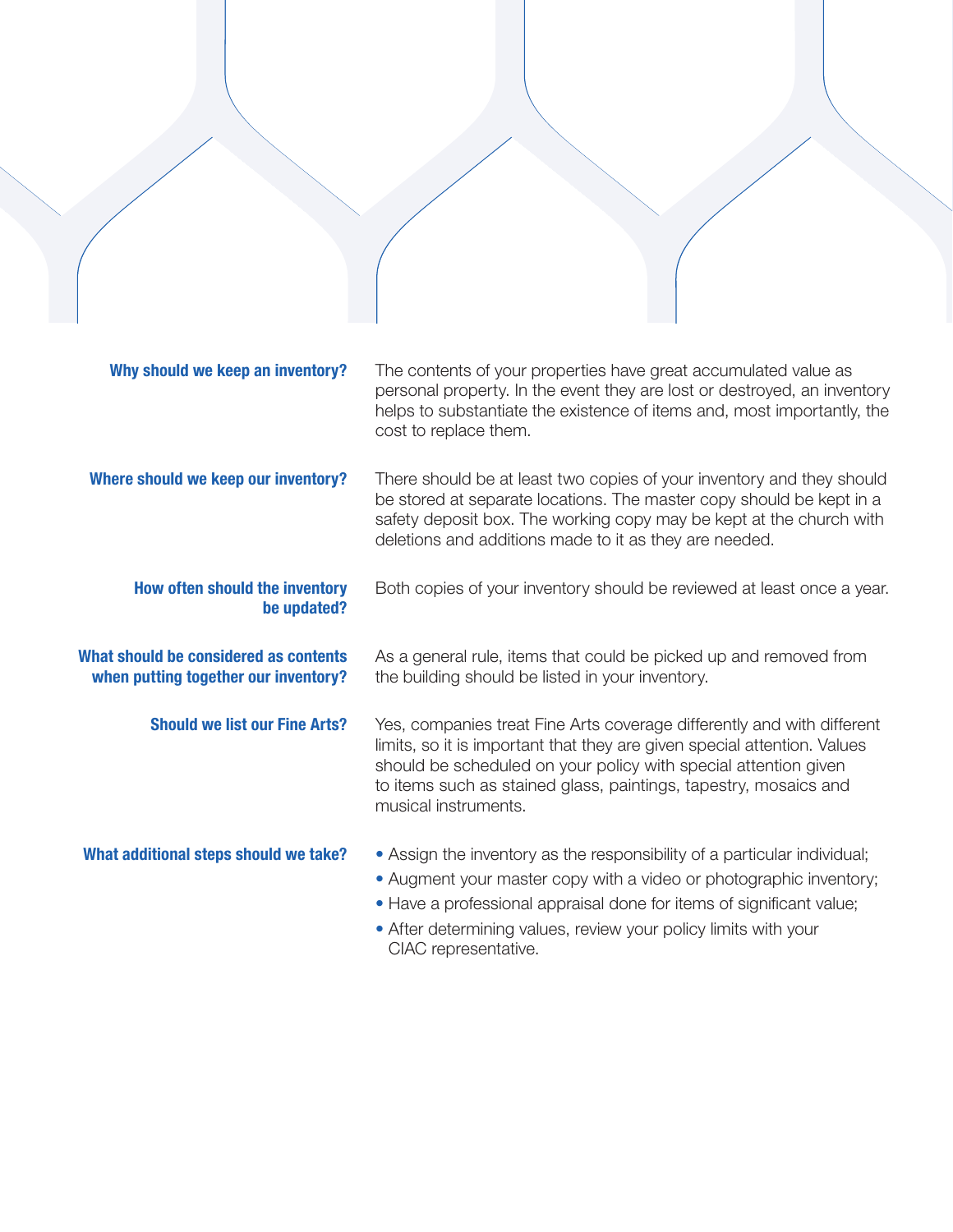|                   |                     | Church  |     |  |
|-------------------|---------------------|---------|-----|--|
|                   |                     | Address |     |  |
|                   |                     | City    |     |  |
|                   |                     | State   | Zip |  |
|                   | <b>Prepared By:</b> | Name    |     |  |
|                   |                     | Title   |     |  |
|                   |                     | Date    |     |  |
|                   |                     |         |     |  |
| Record of Reviews |                     |         |     |  |
|                   | <b>Prepared By:</b> | Name    |     |  |
|                   |                     | Title   |     |  |
|                   |                     | Date    |     |  |
|                   | <b>Prepared By:</b> | Name    |     |  |
|                   |                     | Title   |     |  |
|                   |                     | Date    |     |  |
|                   | <b>Prepared By:</b> | Name    |     |  |
|                   |                     | Title   |     |  |
|                   |                     | Date    |     |  |
|                   | <b>Prepared By:</b> | Name    |     |  |
|                   |                     | Title   |     |  |
|                   |                     | Date    |     |  |
|                   |                     |         |     |  |
|                   | <b>Prepared By:</b> | Name    |     |  |
|                   |                     | Title   |     |  |
|                   |                     | Date    |     |  |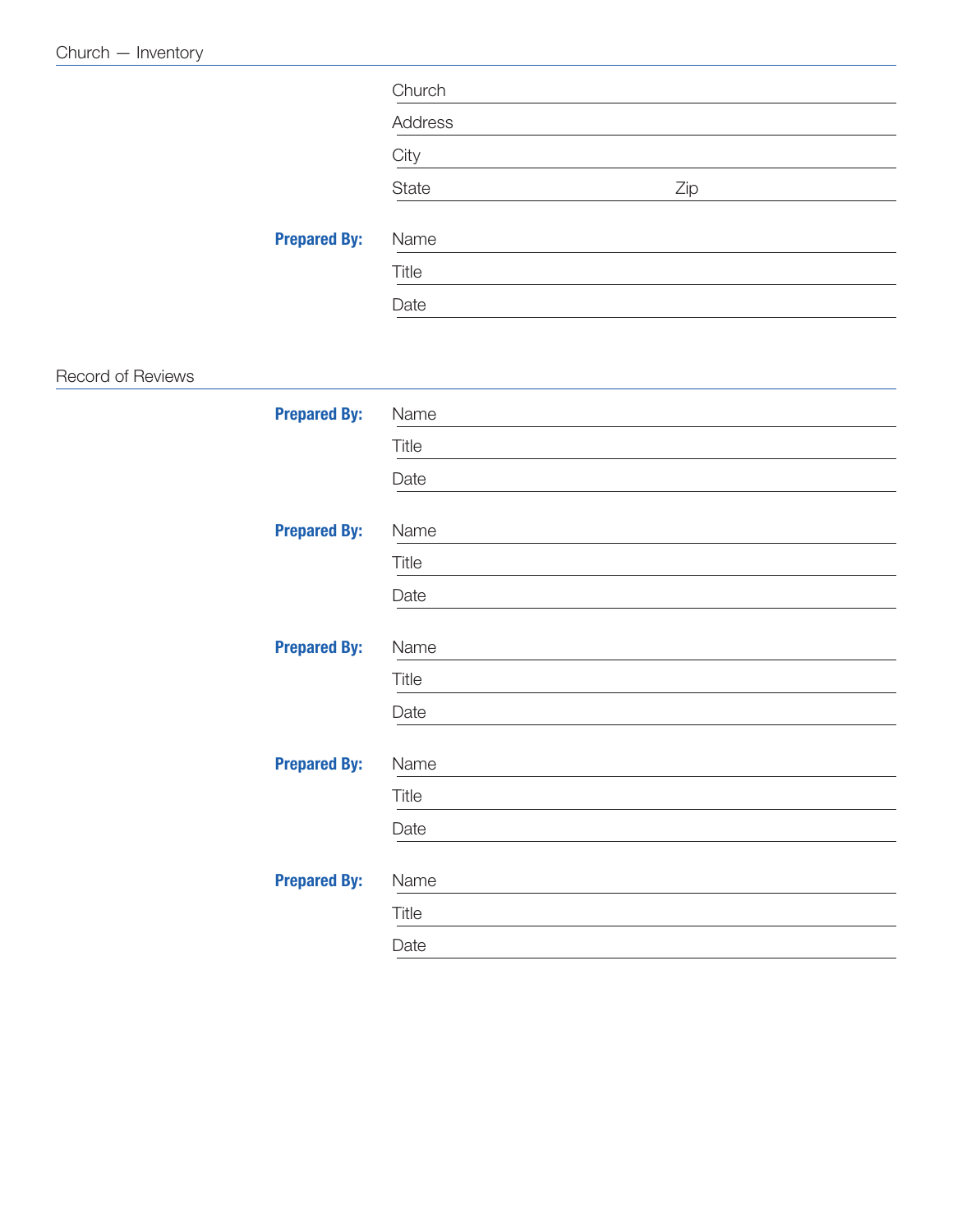### Summary of Assets in Dollars

|                                      |                     | Sub total per page | Total |
|--------------------------------------|---------------------|--------------------|-------|
| <b>Church</b>                        | Furnishings, page 1 |                    |       |
|                                      | Furnishings, page 2 |                    |       |
|                                      | Brass, page 3       |                    |       |
|                                      | Silver, page 4      |                    |       |
|                                      | Vestments, page 5   |                    |       |
| <b>Parish Hall</b>                   | Furnishings, page 6 |                    |       |
| <b>Office</b>                        | Furnishings, page 7 |                    |       |
|                                      | Furnishings, page 8 |                    |       |
| <b>Kitchen</b>                       | Furnishings, page 9 |                    |       |
| <b>Fine Arts</b>                     | page 10             |                    |       |
| <b>Sexton's and Safety Equipment</b> | page 11             |                    |       |
| <b>Other Miscellaneous</b>           | page 12             |                    |       |
|                                      | page 13             |                    |       |
|                                      | page 14             |                    |       |
|                                      | <b>Grand Total</b>  |                    |       |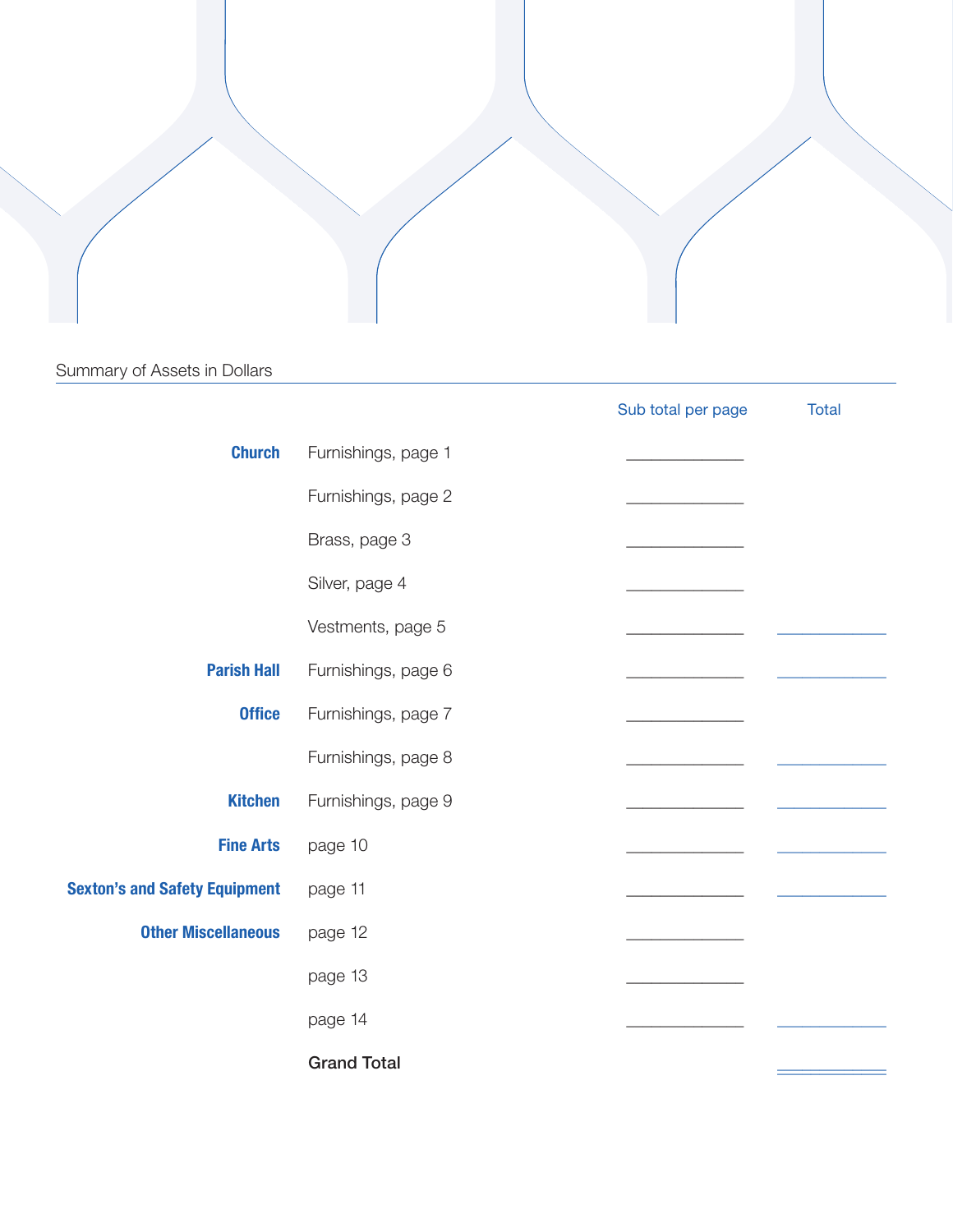| Quality | Item                                           | Cost per unit    | <b>Total cost</b> | Size and serial number |
|---------|------------------------------------------------|------------------|-------------------|------------------------|
|         | Hymnals                                        |                  |                   |                        |
|         | Hymnals                                        |                  |                   |                        |
|         | Hymnals (blue)                                 |                  |                   |                        |
|         | Hymnals (red)                                  |                  |                   |                        |
|         | Organist Hymnal                                |                  |                   |                        |
|         | Organist Hymnal                                |                  |                   |                        |
|         | Prayer Books                                   |                  |                   |                        |
|         | Prayer Books                                   |                  |                   |                        |
|         | Altar Service - Book or Missal                 |                  |                   |                        |
|         | Litany Book                                    |                  |                   |                        |
|         | Bible                                          |                  |                   |                        |
|         | Altar*                                         |                  |                   |                        |
|         | Credence Table*                                |                  |                   |                        |
|         | Bishop's Chair                                 |                  |                   |                        |
|         | Clergy Chair(s)                                |                  |                   |                        |
|         | Sedilla*                                       |                  |                   |                        |
|         | Prayer Desk(s)                                 |                  |                   |                        |
|         | Pulpit*                                        |                  |                   |                        |
|         | Lectern (wood)*                                |                  |                   |                        |
|         | <b>Litany Desk</b>                             |                  |                   |                        |
|         | Communion Rail Cushion                         |                  |                   |                        |
|         | Pew Cushion                                    |                  |                   |                        |
|         | Kneeling Hassocks Cushion                      |                  |                   |                        |
|         | *Not permanently affixed to building structure | <b>Sub Total</b> |                   |                        |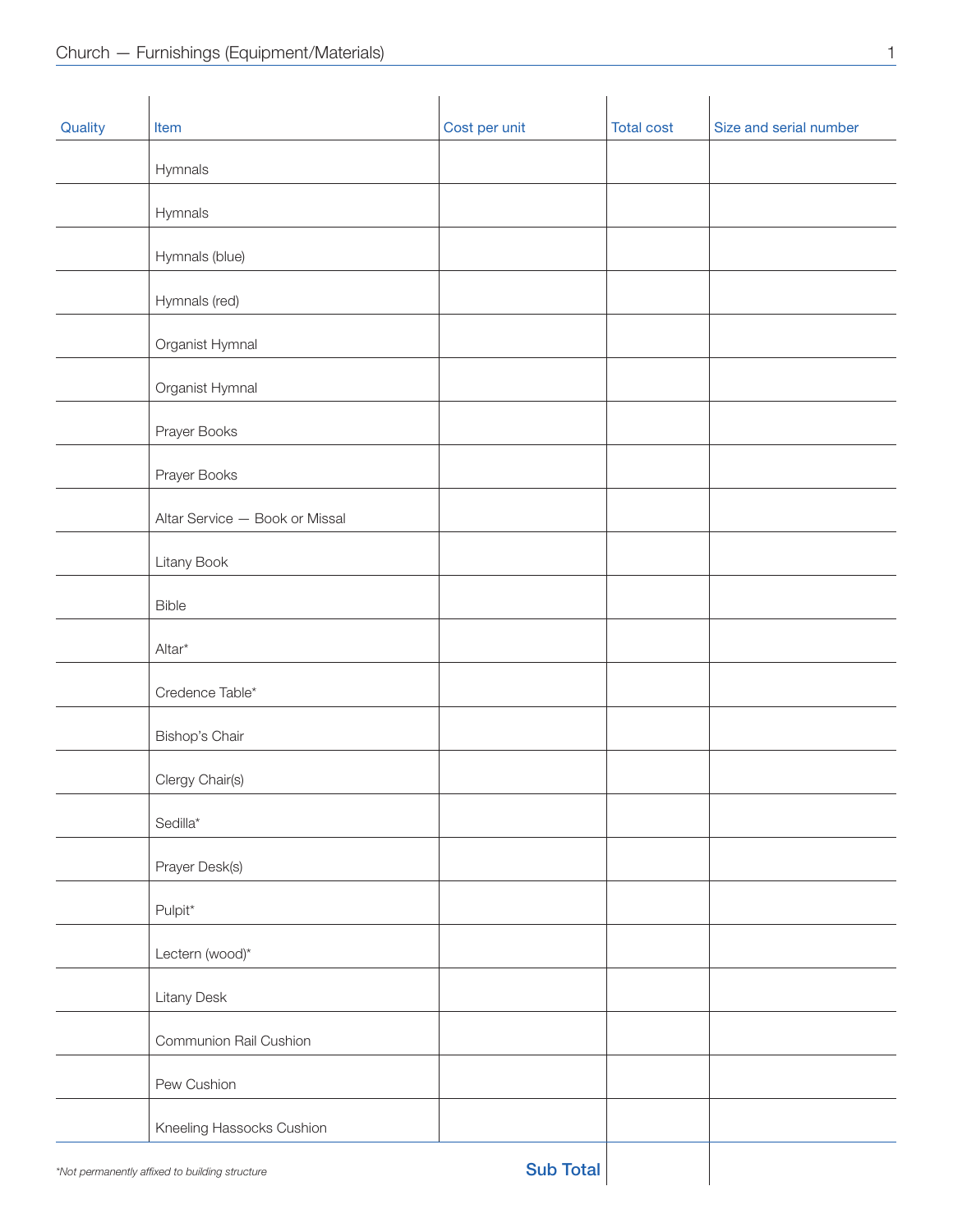| Quality | Item                                           | Cost per unit    | <b>Total cost</b> | Size and serial number |
|---------|------------------------------------------------|------------------|-------------------|------------------------|
|         | National Flag                                  |                  |                   |                        |
|         | Church Flag or Banner                          |                  |                   |                        |
|         |                                                |                  |                   |                        |
|         | Hymn Boards                                    |                  |                   |                        |
|         | Font                                           |                  |                   |                        |
|         |                                                |                  |                   |                        |
|         | Fire Extinguishers: type and size              |                  |                   |                        |
|         |                                                |                  |                   |                        |
|         |                                                |                  |                   |                        |
|         |                                                |                  |                   |                        |
|         | <b>Tract Rack</b>                              |                  |                   |                        |
|         |                                                |                  |                   |                        |
|         | Chapel Chairs                                  |                  |                   |                        |
|         | Metal Folding Chairs                           |                  |                   |                        |
|         |                                                |                  |                   |                        |
|         | <b>Folding Tables</b>                          |                  |                   |                        |
|         |                                                |                  |                   |                        |
|         | Additional Furnishings                         |                  |                   |                        |
|         |                                                |                  |                   |                        |
|         |                                                |                  |                   |                        |
|         |                                                |                  |                   |                        |
|         | $Organ^*$                                      |                  |                   |                        |
|         | Piano*                                         |                  |                   |                        |
|         | *Not permanently affixed to building structure | <b>Sub Total</b> |                   |                        |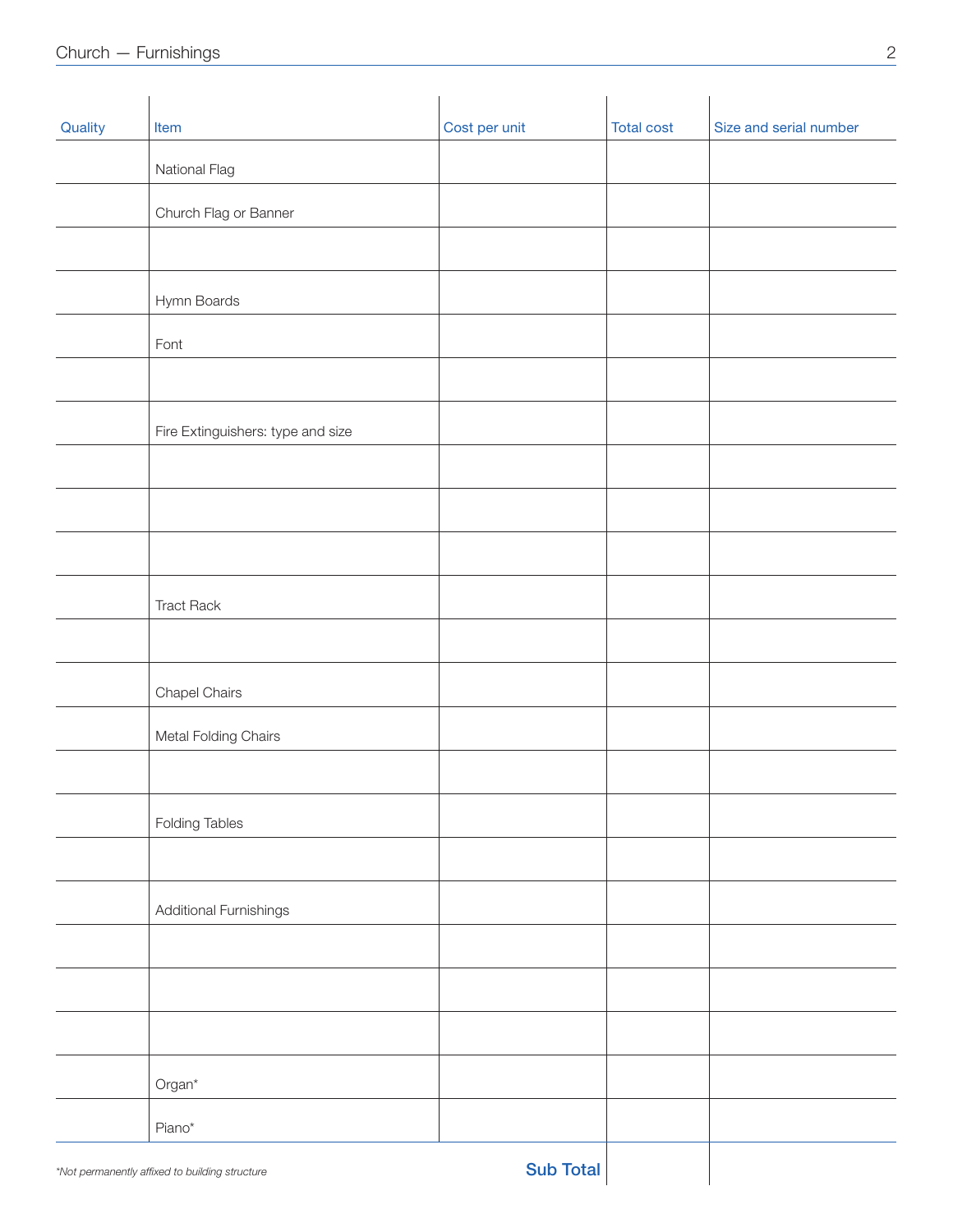| Quality | Item                 | Cost per unit    | <b>Total cost</b> | Size and serial number |
|---------|----------------------|------------------|-------------------|------------------------|
|         | Altar Cross          |                  |                   |                        |
|         |                      |                  |                   |                        |
|         | Processional Cross   |                  |                   |                        |
|         |                      |                  |                   |                        |
|         | Candlesticks         |                  |                   |                        |
|         | Candelabra           |                  |                   |                        |
|         |                      |                  |                   |                        |
|         | Vases                |                  |                   |                        |
|         |                      |                  |                   |                        |
|         | Missal Stand         |                  |                   |                        |
|         |                      |                  |                   |                        |
|         | Receiving Basin      |                  |                   |                        |
|         |                      |                  |                   |                        |
|         | Alms Basins          |                  |                   |                        |
|         |                      |                  |                   |                        |
|         | Lectern              |                  |                   |                        |
|         |                      |                  |                   |                        |
|         | Processional Torches |                  |                   |                        |
|         |                      |                  |                   |                        |
|         | Candlelighter        |                  |                   |                        |
|         |                      |                  |                   |                        |
|         | Flagon               |                  |                   |                        |
|         | Ewer                 |                  |                   |                        |
|         |                      | <b>Sub Total</b> |                   |                        |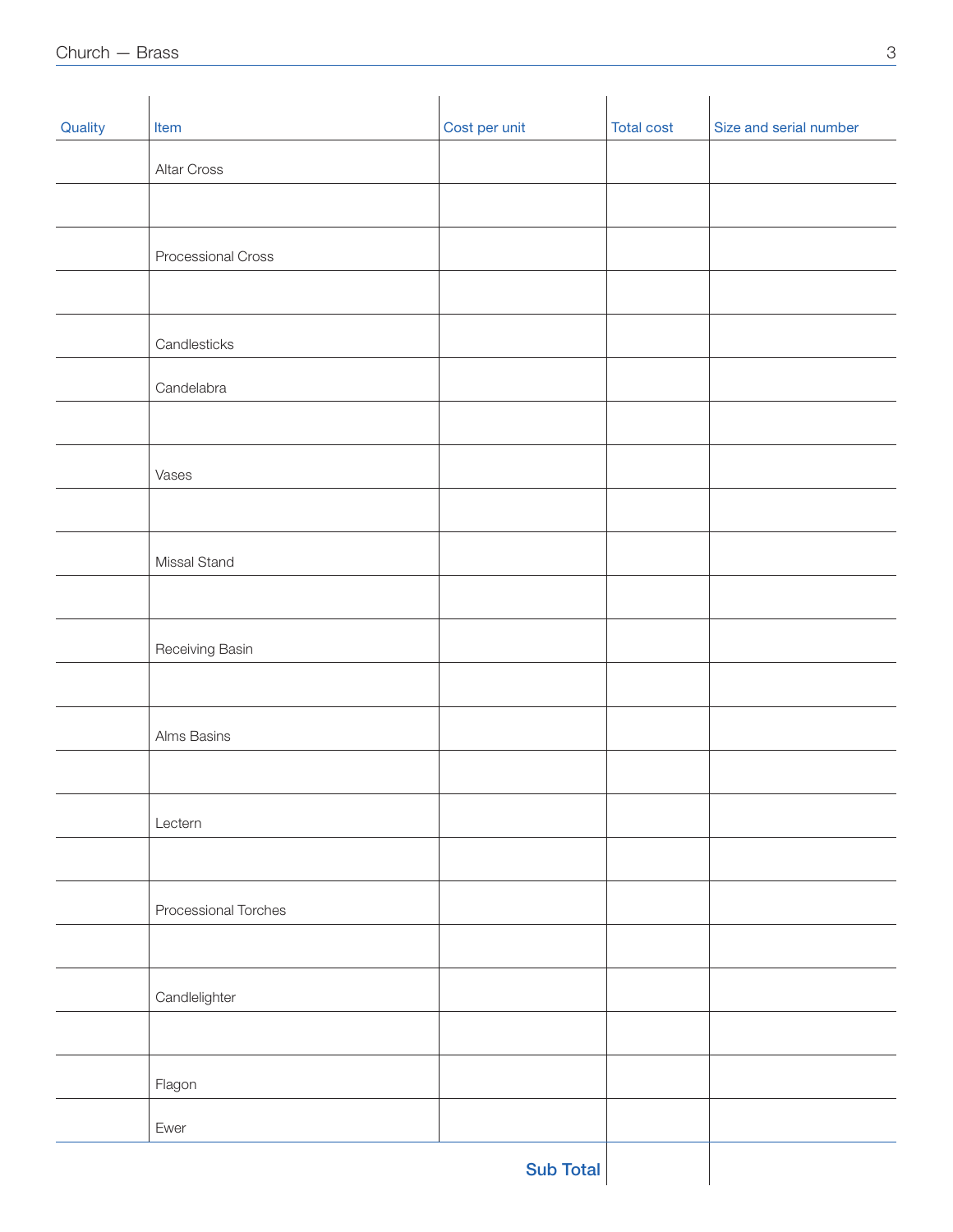| Quality | Item                   | Cost per unit    | <b>Total cost</b> | Size and serial number |
|---------|------------------------|------------------|-------------------|------------------------|
|         | Chalice                |                  |                   |                        |
|         |                        |                  |                   |                        |
|         | Paten                  |                  |                   |                        |
|         |                        |                  |                   |                        |
|         | <b>Bread Box</b>       |                  |                   |                        |
|         |                        |                  |                   |                        |
|         | Lavabo Bowl            |                  |                   |                        |
|         |                        |                  |                   |                        |
|         | Cruets                 |                  |                   |                        |
|         |                        |                  |                   |                        |
|         | Ciborium               |                  |                   |                        |
|         |                        |                  |                   |                        |
|         | <b>Baptismal Shell</b> |                  |                   |                        |
|         |                        |                  |                   |                        |
|         | <b>Baptismal Spoon</b> |                  |                   |                        |
|         |                        |                  |                   |                        |
|         | <b>Baptismal Bowl</b>  |                  |                   |                        |
|         |                        |                  |                   |                        |
|         | Sick Communion Set     |                  |                   |                        |
|         |                        |                  |                   |                        |
|         | Flagon                 |                  |                   |                        |
|         | Ewer                   |                  |                   |                        |
|         | Alms Basins            |                  |                   |                        |
|         |                        | <b>Sub Total</b> |                   |                        |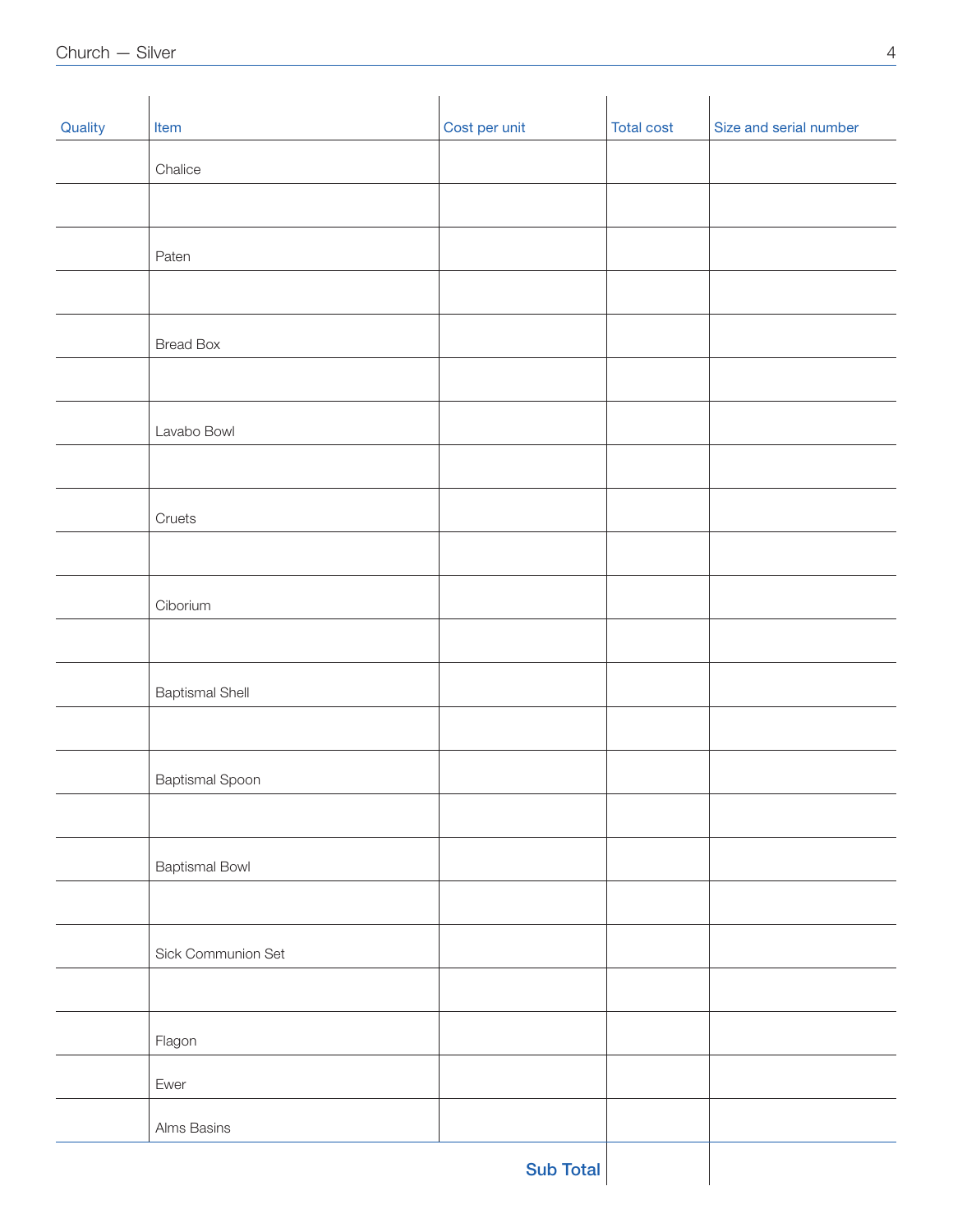| Quality | Item                   | Cost per unit | <b>Total cost</b> | Size and serial number |
|---------|------------------------|---------------|-------------------|------------------------|
|         | Dossal and/or Riddles  |               |                   |                        |
|         |                        |               |                   |                        |
|         | Sets of Altar Hangings |               |                   |                        |
|         |                        |               |                   |                        |
|         | Fair Linens            |               |                   |                        |
|         | Misc. Linens           |               |                   |                        |
|         |                        |               |                   |                        |
|         | Pall                   |               |                   |                        |
|         |                        |               |                   |                        |
|         | Cassocks and Cottas    |               |                   |                        |
|         | Cloak                  |               |                   |                        |
|         | Albs                   |               |                   |                        |
|         |                        |               |                   |                        |
|         | Clergy Surplice        |               |                   |                        |
|         | Clergy Cassock(s)      |               |                   |                        |
|         | Chasuble(s)            |               |                   |                        |
|         | Cope                   |               |                   |                        |
|         | Girdles                |               |                   |                        |
|         |                        |               |                   |                        |
|         | Stoles                 |               |                   |                        |
|         |                        |               |                   |                        |
|         | Birettas               |               |                   |                        |
|         |                        |               |                   |                        |
|         |                        | Sub Total     |                   |                        |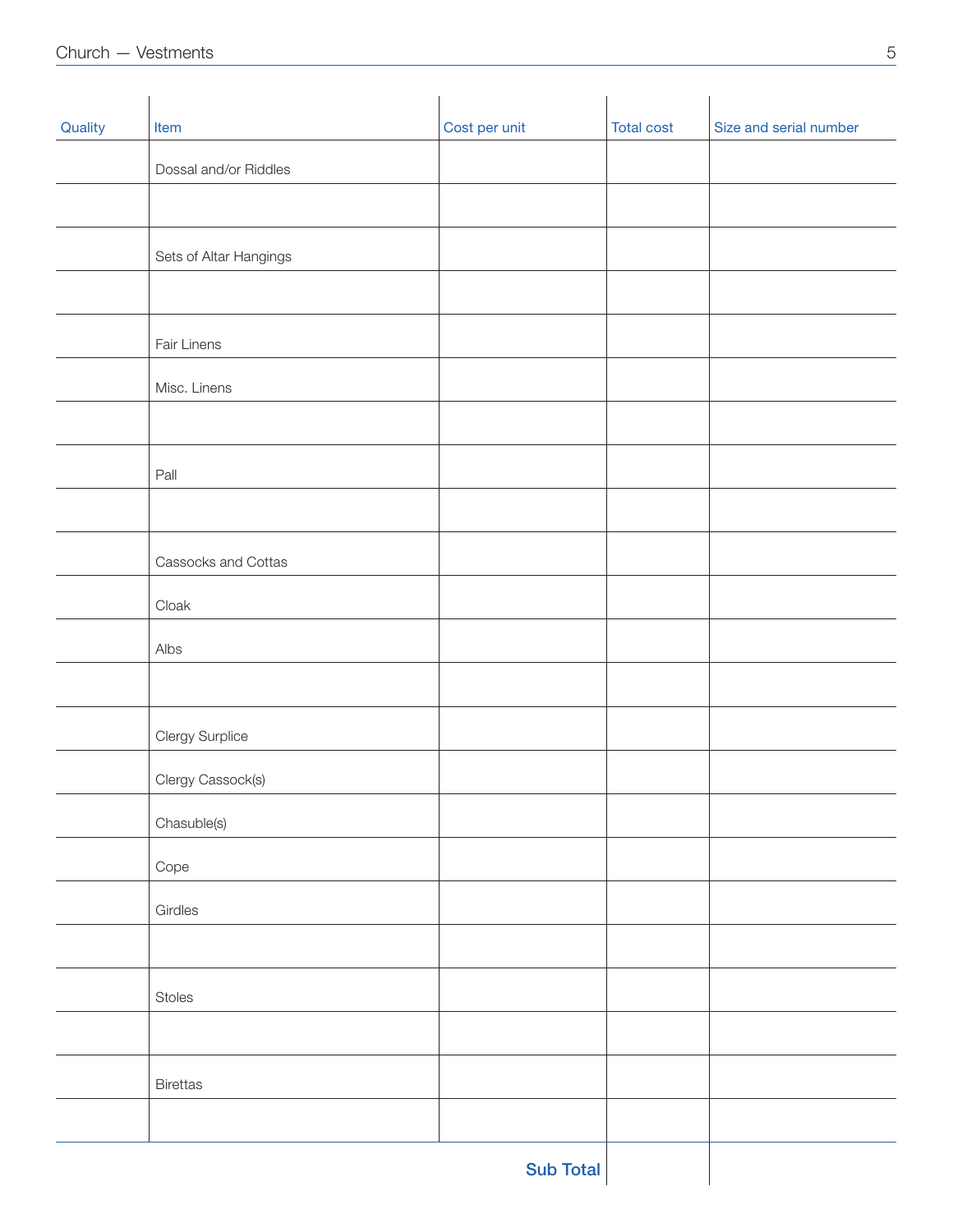| Quality | Item                       | Cost per unit    | <b>Total cost</b> | Size and serial number |
|---------|----------------------------|------------------|-------------------|------------------------|
|         | Metal Folding Chairs       |                  |                   |                        |
|         | Wooden Folding Chairs      |                  |                   |                        |
|         |                            |                  |                   |                        |
|         | Metal Folding Chairs (kgn) |                  |                   |                        |
|         | Wooden Chairs (kgn)        |                  |                   |                        |
|         |                            |                  |                   |                        |
|         | <b>Tablet Chairs</b>       |                  |                   |                        |
|         |                            |                  |                   |                        |
|         | Metal Folding Tables       |                  |                   |                        |
|         | Metal Folding Tables (kgn) |                  |                   |                        |
|         |                            |                  |                   |                        |
|         | Pipe Leg Tables            |                  |                   |                        |
|         | Card Tables                |                  |                   |                        |
|         |                            |                  |                   |                        |
|         | Room Dividers              |                  |                   |                        |
|         |                            |                  |                   |                        |
|         | Piano                      |                  |                   |                        |
|         |                            |                  |                   |                        |
|         | Coat Racks                 |                  |                   |                        |
|         |                            |                  |                   |                        |
|         | <b>Book Cases</b>          |                  |                   |                        |
|         |                            |                  |                   |                        |
|         |                            |                  |                   |                        |
|         |                            | <b>Sub Total</b> |                   |                        |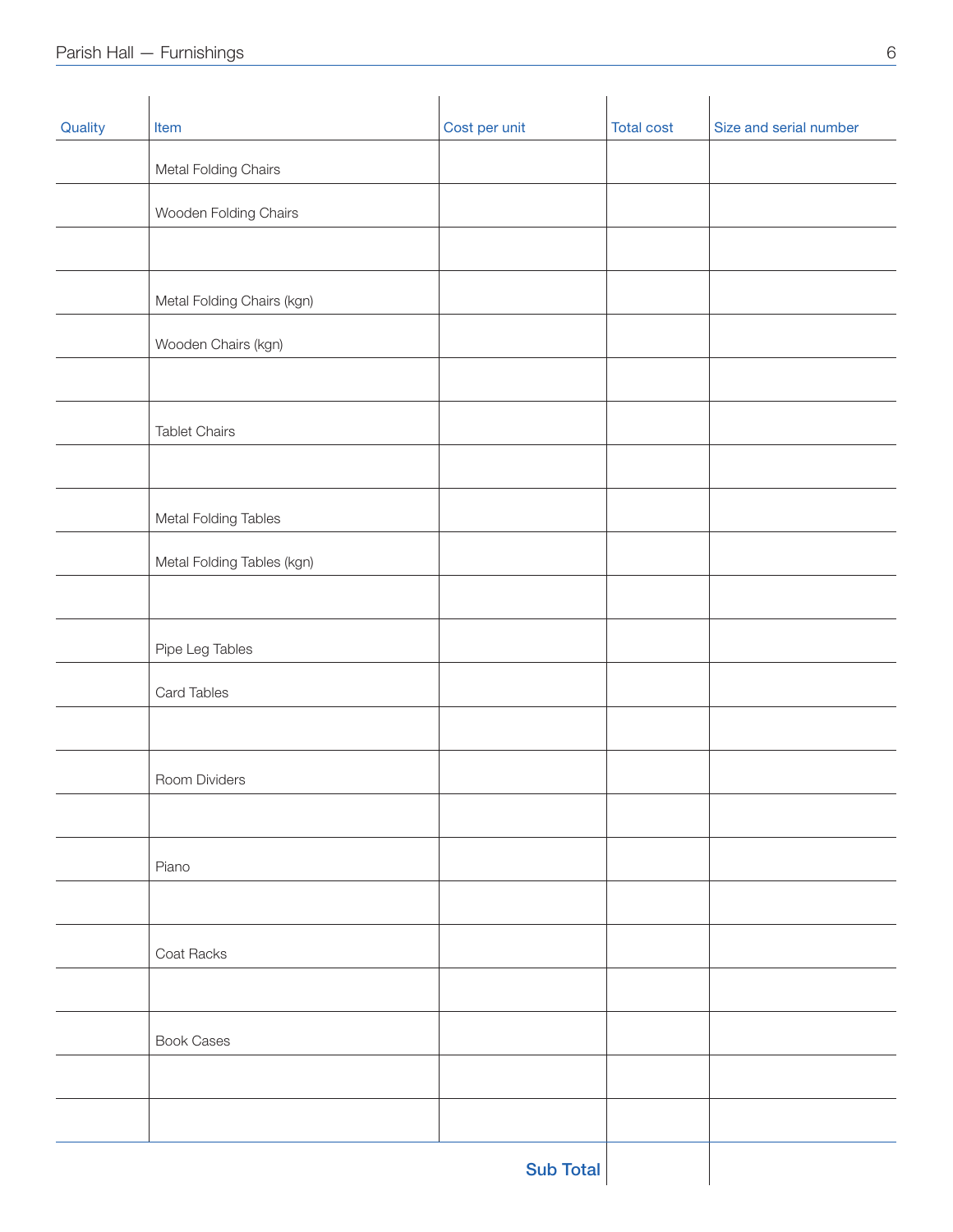| Quality | Item                  | Cost per unit | <b>Total cost</b> | Size and serial number |
|---------|-----------------------|---------------|-------------------|------------------------|
|         | Office Desk and Chair |               |                   |                        |
|         |                       |               |                   |                        |
|         | Typist Desk and Chair |               |                   |                        |
|         |                       |               |                   |                        |
|         | Personal Computers    |               |                   |                        |
|         |                       |               |                   |                        |
|         | Printer(s)            |               |                   |                        |
|         |                       |               |                   |                        |
|         | Modem(s)              |               |                   |                        |
|         |                       |               |                   |                        |
|         | Photocopier(s)        |               |                   |                        |
|         |                       |               |                   |                        |
|         | Fax Machine(s)        |               |                   |                        |
|         |                       |               |                   |                        |
|         | <b>File Cabinets</b>  |               |                   |                        |
|         |                       |               |                   |                        |
|         | Card Cabinets         |               |                   |                        |
|         |                       |               |                   |                        |
|         | Safe                  |               |                   |                        |
|         |                       |               |                   |                        |
|         | Software              |               |                   |                        |
|         |                       |               |                   |                        |
|         |                       |               |                   |                        |
|         |                       |               |                   |                        |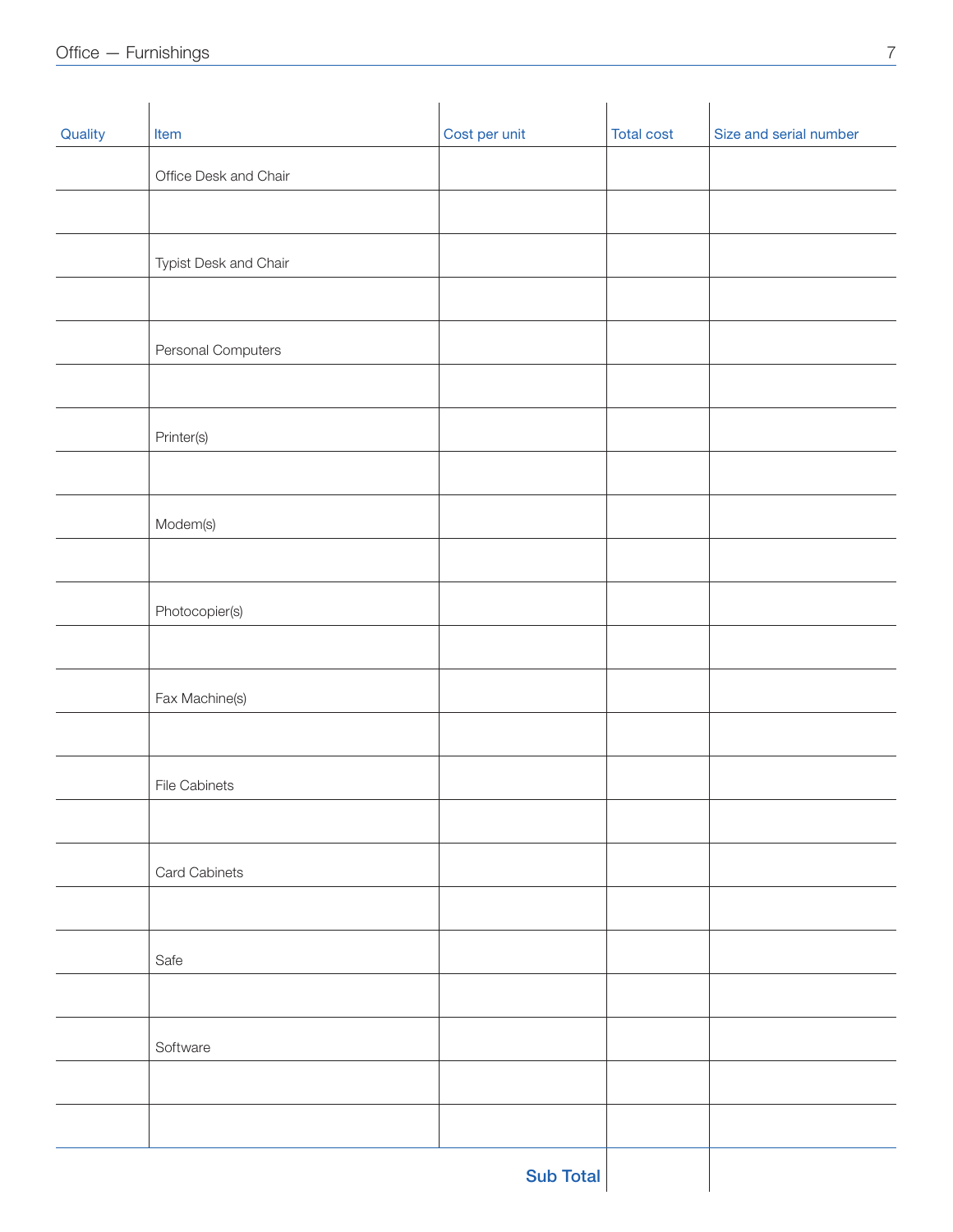| Quality | Item                                   | Cost per unit    | <b>Total cost</b> | Size and serial number |
|---------|----------------------------------------|------------------|-------------------|------------------------|
|         | Office Stationery and Supplies (est)   |                  |                   |                        |
|         |                                        |                  |                   |                        |
|         | <b>Books</b>                           |                  |                   |                        |
|         |                                        |                  |                   |                        |
|         | Lounge Furniture (sofas, chairs, etc.) |                  |                   |                        |
|         |                                        |                  |                   |                        |
|         | Window Air Conditioner(s)              |                  |                   |                        |
|         |                                        |                  |                   |                        |
|         | Typewriter                             |                  |                   |                        |
|         | Adding Machine                         |                  |                   |                        |
|         | Addressograph                          |                  |                   |                        |
|         | Addressograph Plates and Cabinet       |                  |                   |                        |
|         |                                        |                  |                   |                        |
|         | Calculator(s)                          |                  |                   |                        |
|         |                                        |                  |                   |                        |
|         | Tape Recorder and Amplifier            |                  |                   |                        |
|         |                                        |                  |                   |                        |
|         | Transcriber                            |                  |                   |                        |
|         |                                        |                  |                   |                        |
|         | Movie Projector/VCR                    |                  |                   |                        |
|         | Movie Screen (portable)                |                  |                   |                        |
|         | Slide Projector                        |                  |                   |                        |
|         |                                        |                  |                   |                        |
|         | P.A. System                            |                  |                   |                        |
|         |                                        | <b>Sub Total</b> |                   |                        |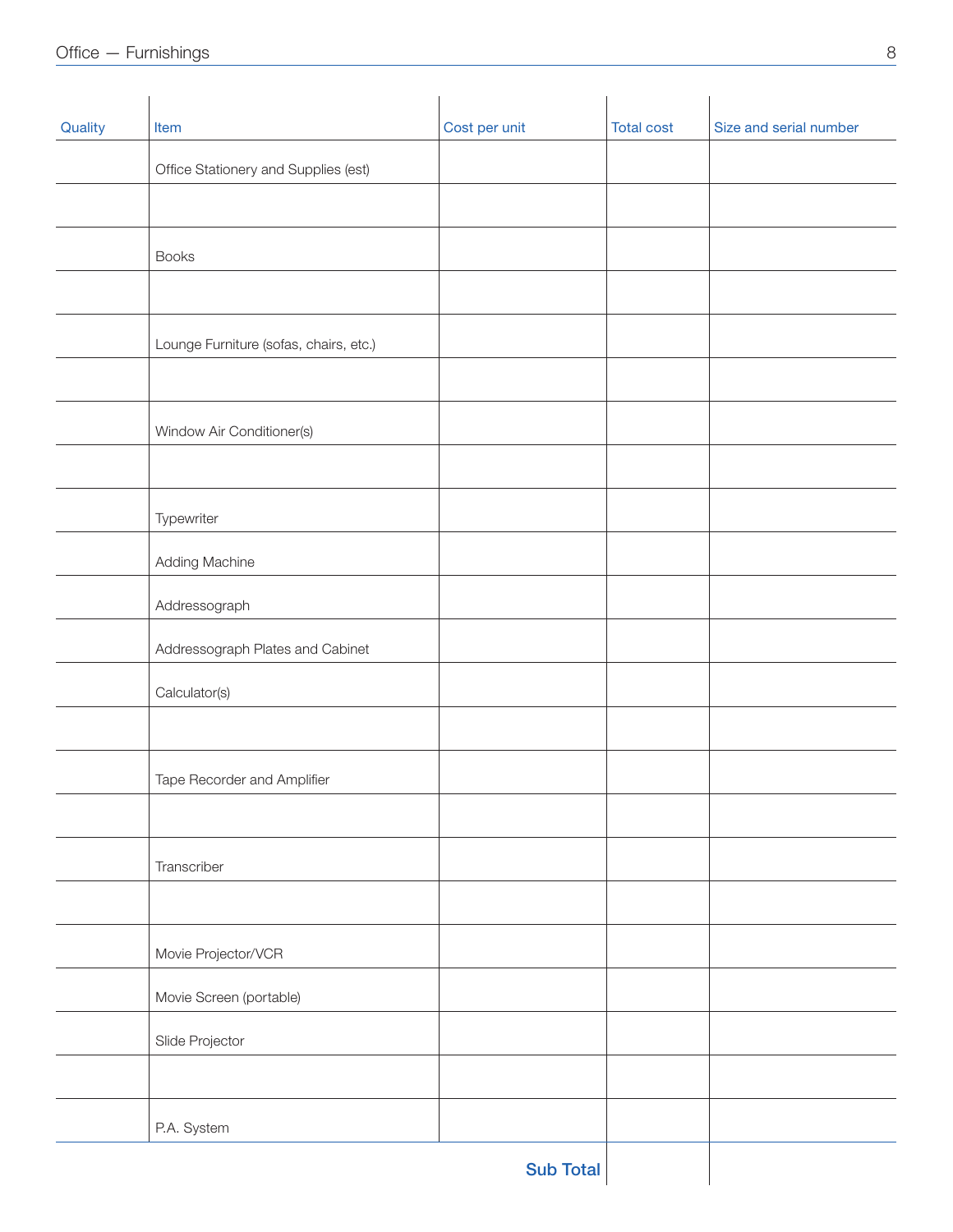| Quality | Item                                           | Cost per unit    | <b>Total cost</b> | Size and serial number |
|---------|------------------------------------------------|------------------|-------------------|------------------------|
|         | Place Settings for _____ Persons (est)         |                  |                   |                        |
|         | Silver Service for _____ Persons (est)         |                  |                   |                        |
|         | Misc. Kitchen Service Utensils (est)           |                  |                   |                        |
|         | Misc. Pots and Pans (est)                      |                  |                   |                        |
|         | Tablecloths                                    |                  |                   |                        |
|         | <b>Table Napkins</b>                           |                  |                   |                        |
|         | Refrigerator (domestic)                        |                  |                   |                        |
|         | Refrigerator (commercial)*                     |                  |                   |                        |
|         | Dripolators                                    |                  |                   |                        |
|         | Dish Trucks                                    |                  |                   |                        |
|         | Exhaust Fans*                                  |                  |                   |                        |
|         | Kitchen Cabinets*                              |                  |                   |                        |
|         | Electric Range*                                |                  |                   |                        |
|         | Gas Range (restaurant)*                        |                  |                   |                        |
|         | Dishwasher*                                    |                  |                   |                        |
|         | Coffee Urns*                                   |                  |                   |                        |
|         | Steam Table*                                   |                  |                   |                        |
|         | Hot Water Heater*                              |                  |                   |                        |
|         | Air Conditioning Unit (3 tons or over)*        |                  |                   |                        |
|         | Metal Storm Windows*                           |                  |                   |                        |
|         |                                                |                  |                   |                        |
|         | Folding Doors*                                 |                  |                   |                        |
|         | Fire Escape*                                   |                  |                   |                        |
|         | *Not permanently affixed to building structure | <b>Sub Total</b> |                   |                        |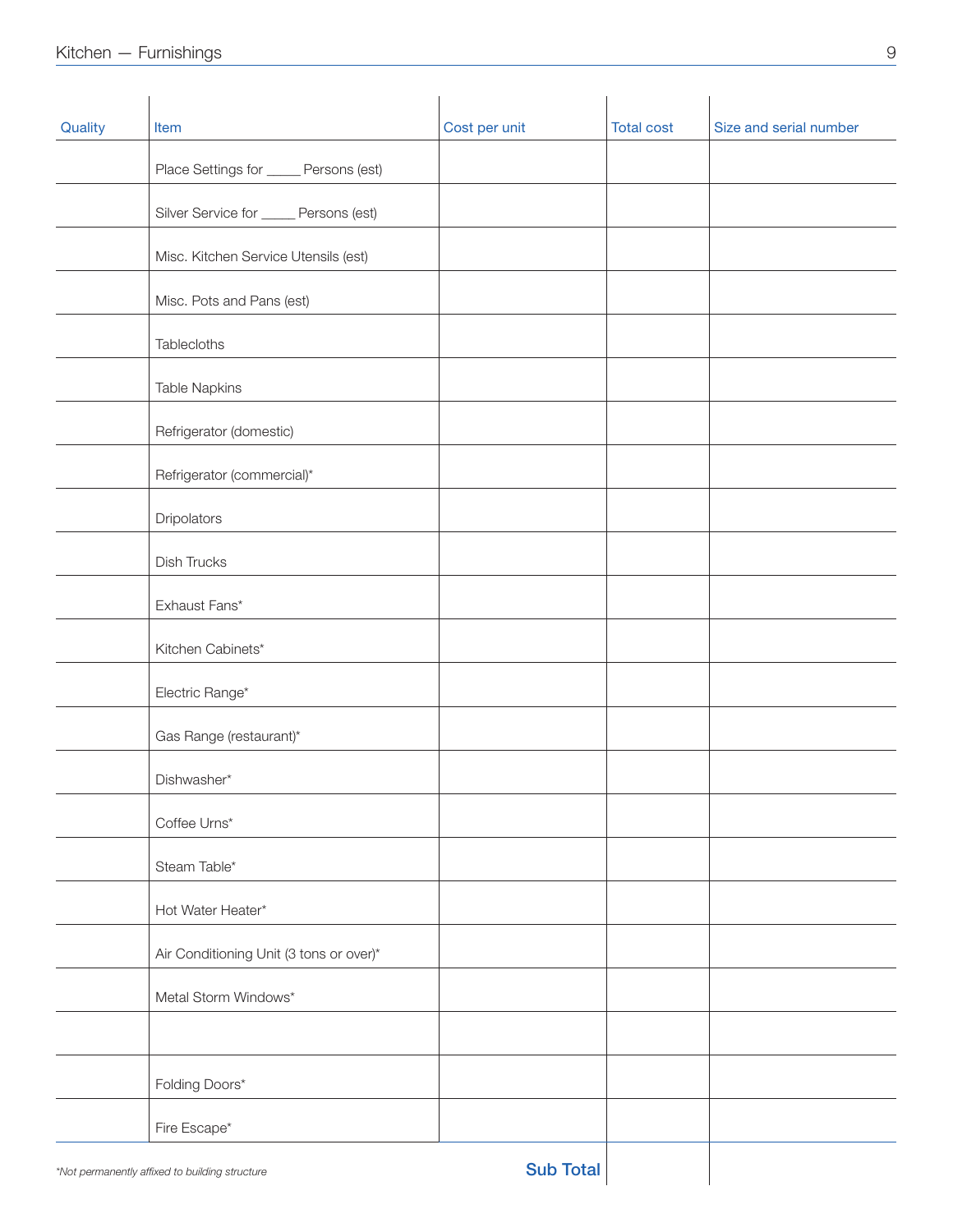| Quality | Item                        | Cost per unit    | <b>Total cost</b> | Size and serial number |
|---------|-----------------------------|------------------|-------------------|------------------------|
|         | Paintings                   |                  |                   |                        |
|         | Icons                       |                  |                   |                        |
|         | Sculpture and Wood Carvings |                  |                   |                        |
|         |                             |                  |                   |                        |
|         | Gold, Silver and Bronze     |                  |                   |                        |
|         | Gems and Jewelry            |                  |                   |                        |
|         |                             |                  |                   |                        |
|         | Mosaics                     |                  |                   |                        |
|         | <b>Stained Glass</b>        |                  |                   |                        |
|         | Plaques                     |                  |                   |                        |
|         | Stone Carvings              |                  |                   |                        |
|         |                             |                  |                   |                        |
|         | Tapestries                  |                  |                   |                        |
|         | Oriental Carpets            |                  |                   |                        |
|         | Antique Furniture           |                  |                   |                        |
|         |                             |                  |                   |                        |
|         | Ornamental Woodworking      |                  |                   |                        |
|         | Ornamental Marble Work      |                  |                   |                        |
|         |                             |                  |                   |                        |
|         | Musical Instruments         |                  |                   |                        |
|         | Music Library               |                  |                   |                        |
|         |                             |                  |                   |                        |
|         | Murals                      |                  |                   |                        |
|         |                             | <b>Sub Total</b> |                   |                        |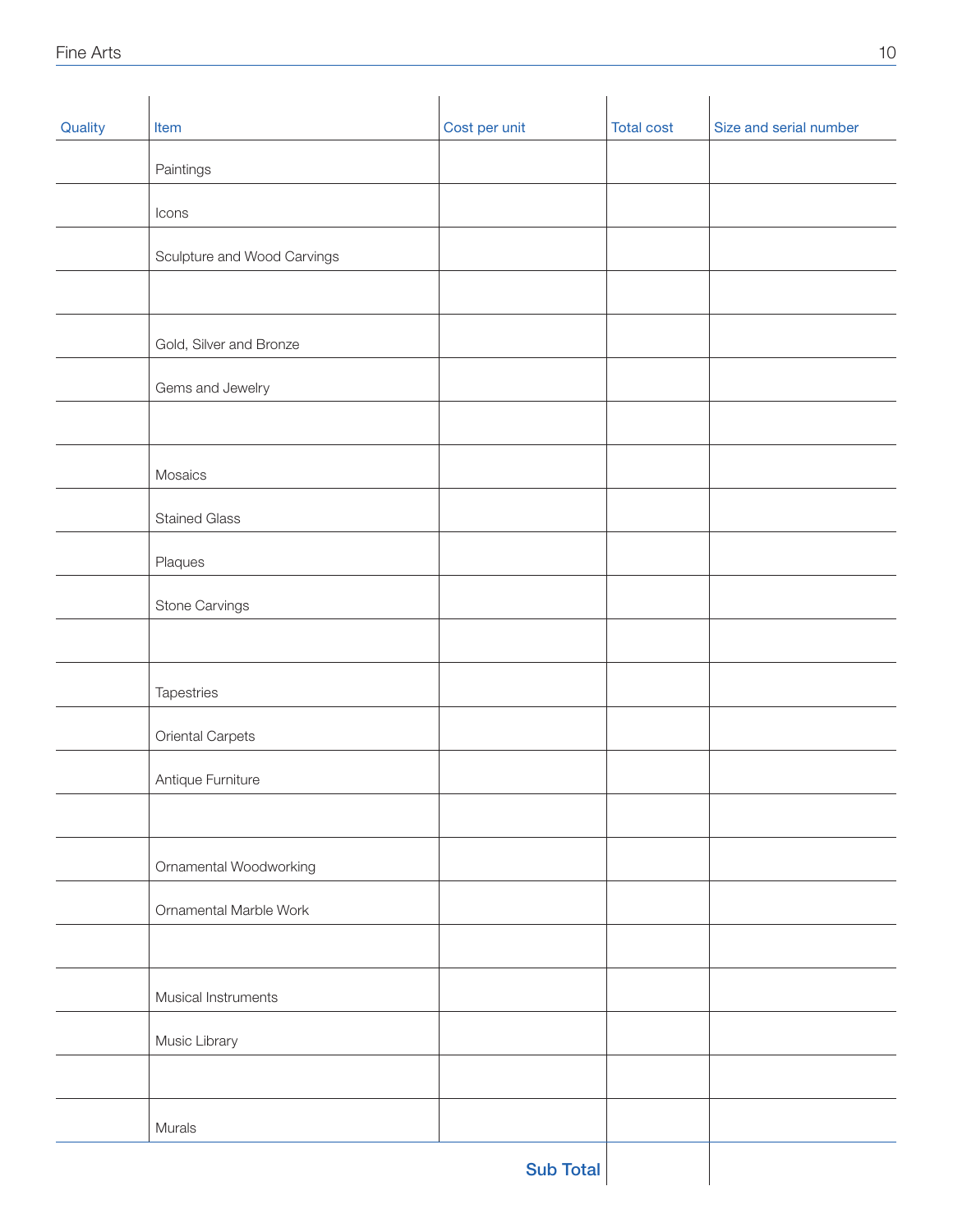| Quality | Item                               | Cost per unit    | <b>Total cost</b> | Size and serial number |
|---------|------------------------------------|------------------|-------------------|------------------------|
|         | Fire Extinguishers (type and size) |                  |                   |                        |
|         |                                    |                  |                   |                        |
|         | Vacuum Cleaner                     |                  |                   |                        |
|         |                                    |                  |                   |                        |
|         | Floor Polisher and Waxer           |                  |                   |                        |
|         |                                    |                  |                   |                        |
|         | Lawn Mower (power)                 |                  |                   |                        |
|         |                                    |                  |                   |                        |
|         | Grass Sweeper                      |                  |                   |                        |
|         |                                    |                  |                   |                        |
|         | Step Ladders                       |                  |                   |                        |
|         |                                    |                  |                   |                        |
|         | <b>Extension Ladders</b>           |                  |                   |                        |
|         |                                    |                  |                   |                        |
|         | Wheel Barrow                       |                  |                   |                        |
|         |                                    |                  |                   |                        |
|         | Misc. Sexton's Supplies            |                  |                   |                        |
|         |                                    |                  |                   |                        |
|         | Misc. Sexton's Equipment           |                  |                   |                        |
|         |                                    |                  |                   |                        |
|         |                                    |                  |                   |                        |
|         |                                    |                  |                   |                        |
|         |                                    |                  |                   |                        |
|         |                                    | <b>Sub Total</b> |                   |                        |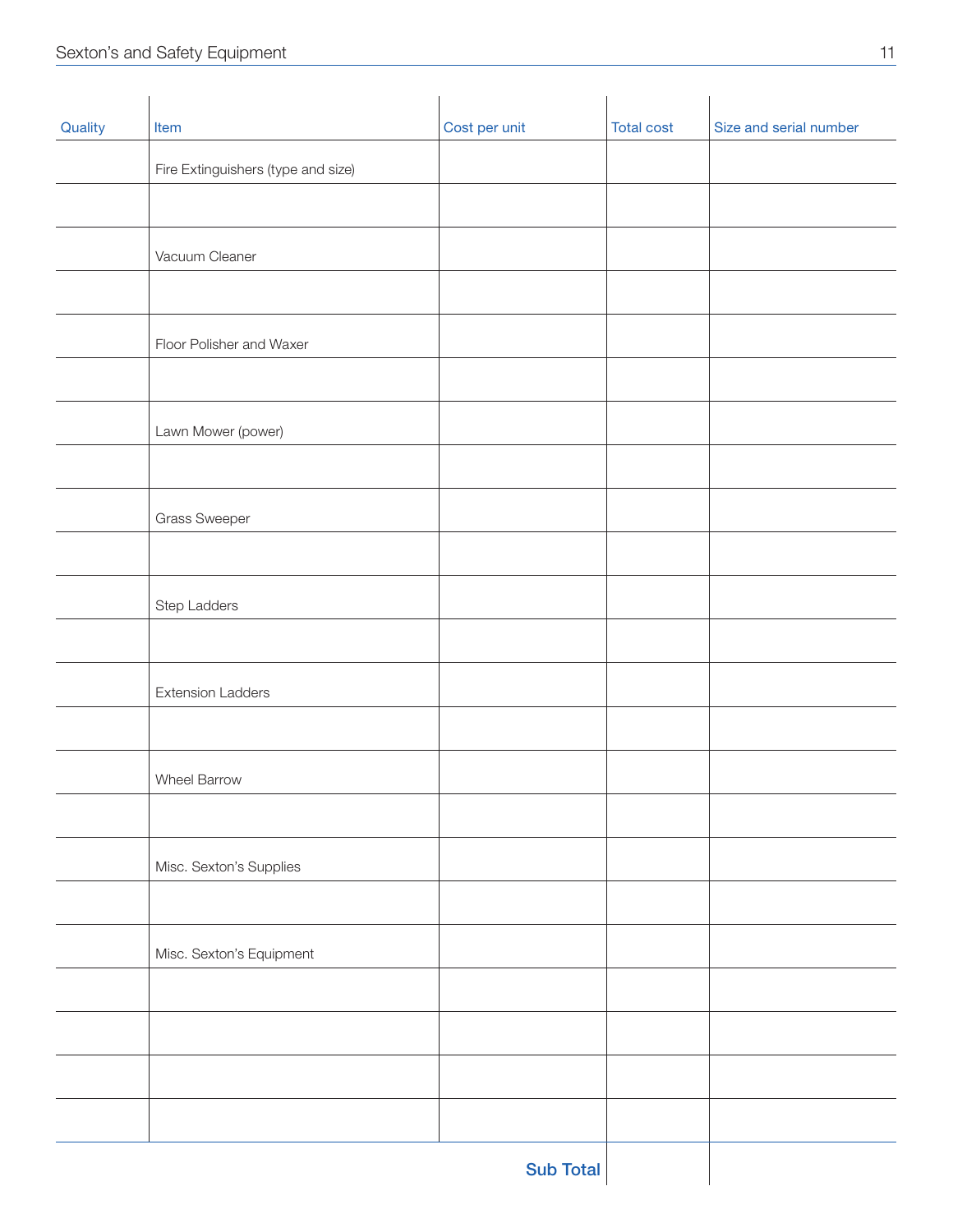| Quality | Item | Cost per unit | <b>Total cost</b> | Size and serial number |
|---------|------|---------------|-------------------|------------------------|
|         |      |               |                   |                        |
|         |      |               |                   |                        |
|         |      |               |                   |                        |
|         |      |               |                   |                        |
|         |      |               |                   |                        |
|         |      |               |                   |                        |
|         |      |               |                   |                        |
|         |      |               |                   |                        |
|         |      |               |                   |                        |
|         |      |               |                   |                        |
|         |      |               |                   |                        |
|         |      |               |                   |                        |
|         |      |               |                   |                        |
|         |      |               |                   |                        |
|         |      |               |                   |                        |
|         |      |               |                   |                        |
|         |      |               |                   |                        |
|         |      |               |                   |                        |
|         |      |               |                   |                        |
|         |      |               |                   |                        |
|         |      |               |                   |                        |
|         |      |               |                   |                        |
|         |      |               |                   |                        |
|         |      |               |                   |                        |
|         |      |               |                   |                        |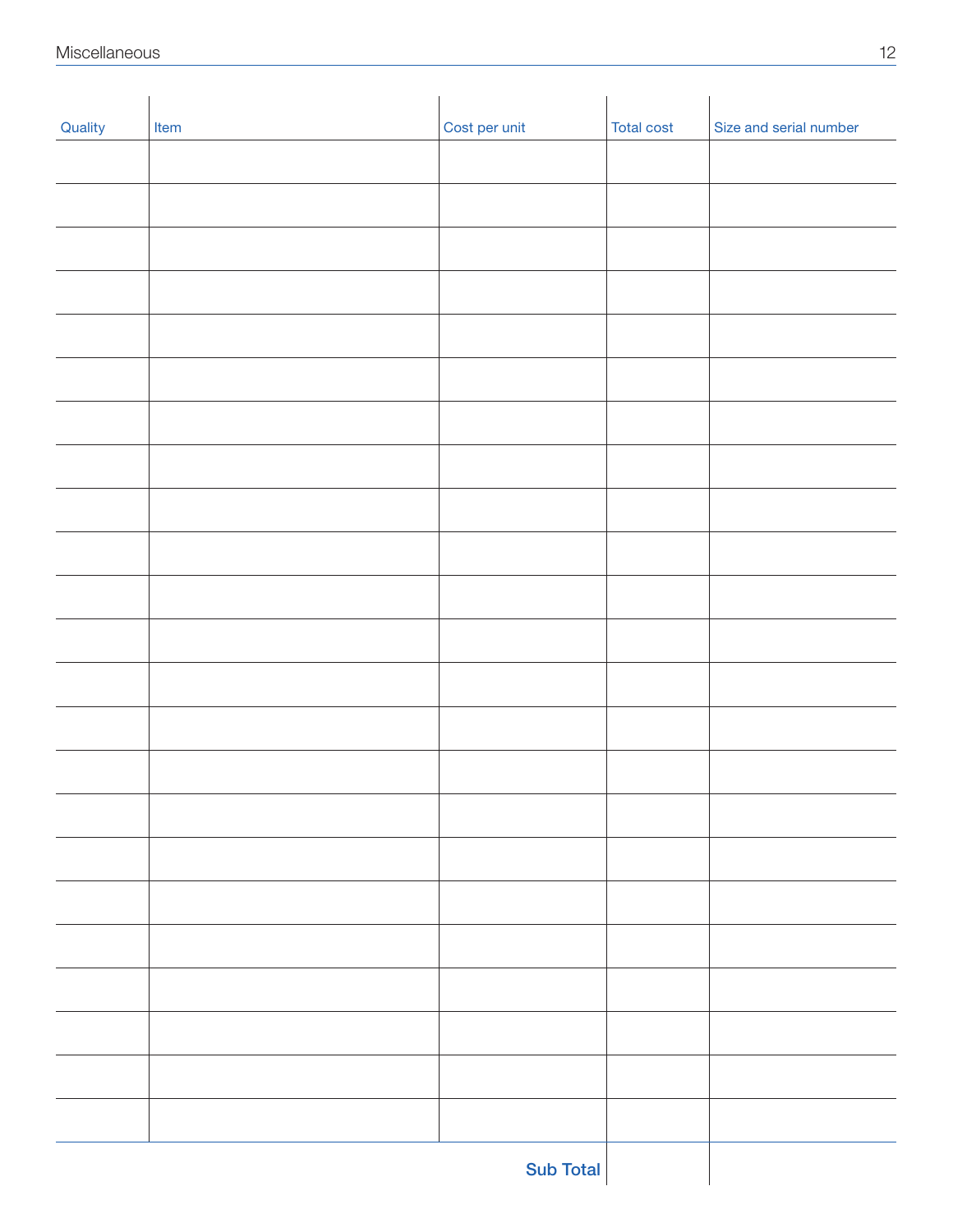| Quality | Item | Cost per unit | <b>Total cost</b> | Size and serial number |
|---------|------|---------------|-------------------|------------------------|
|         |      |               |                   |                        |
|         |      |               |                   |                        |
|         |      |               |                   |                        |
|         |      |               |                   |                        |
|         |      |               |                   |                        |
|         |      |               |                   |                        |
|         |      |               |                   |                        |
|         |      |               |                   |                        |
|         |      |               |                   |                        |
|         |      |               |                   |                        |
|         |      |               |                   |                        |
|         |      |               |                   |                        |
|         |      |               |                   |                        |
|         |      |               |                   |                        |
|         |      |               |                   |                        |
|         |      |               |                   |                        |
|         |      |               |                   |                        |
|         |      |               |                   |                        |
|         |      |               |                   |                        |
|         |      |               |                   |                        |
|         |      |               |                   |                        |
|         |      |               |                   |                        |
|         |      |               |                   |                        |
|         |      |               |                   |                        |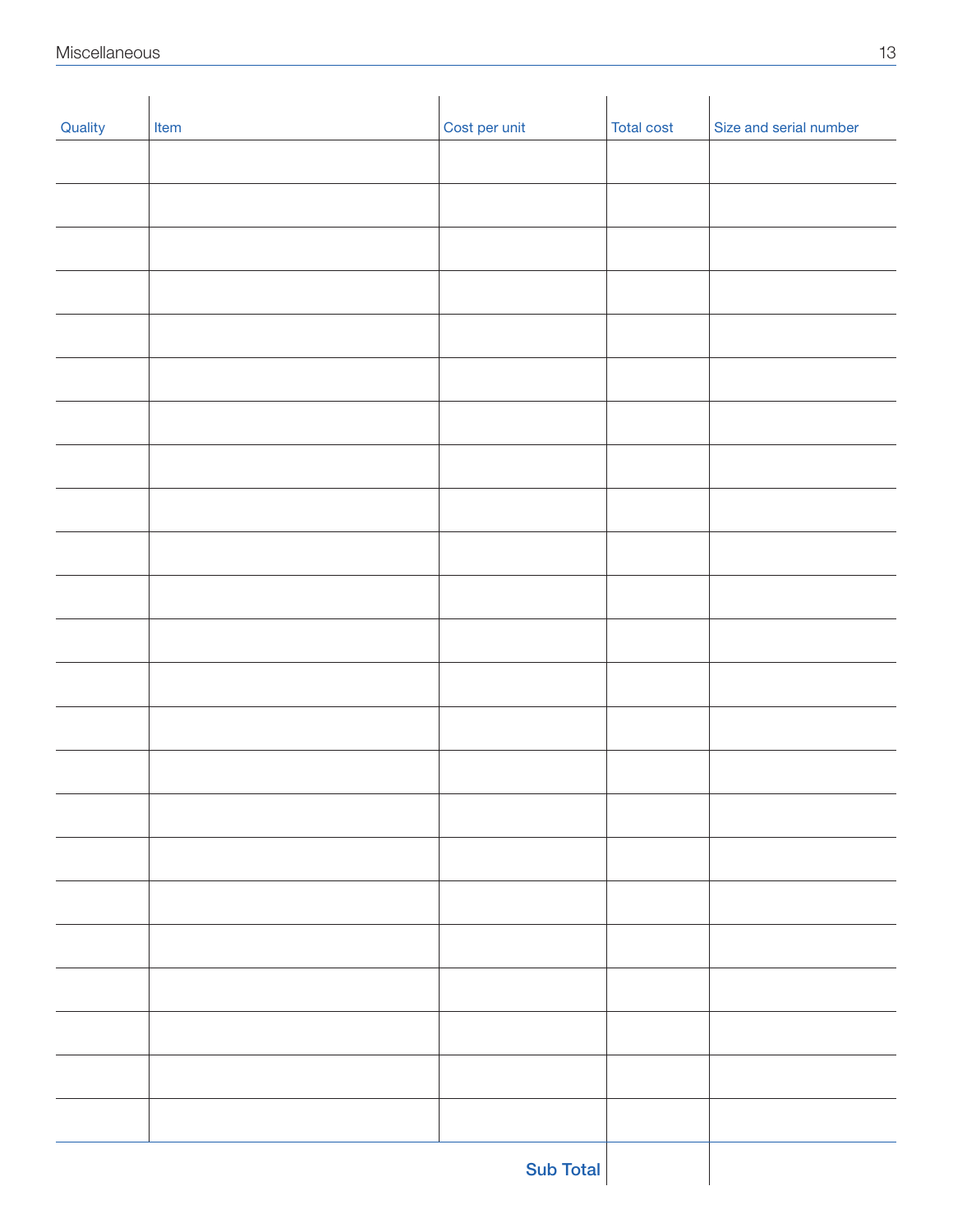| Quality | Item | Cost per unit | <b>Total cost</b> | Size and serial number |
|---------|------|---------------|-------------------|------------------------|
|         |      |               |                   |                        |
|         |      |               |                   |                        |
|         |      |               |                   |                        |
|         |      |               |                   |                        |
|         |      |               |                   |                        |
|         |      |               |                   |                        |
|         |      |               |                   |                        |
|         |      |               |                   |                        |
|         |      |               |                   |                        |
|         |      |               |                   |                        |
|         |      |               |                   |                        |
|         |      |               |                   |                        |
|         |      |               |                   |                        |
|         |      |               |                   |                        |
|         |      |               |                   |                        |
|         |      |               |                   |                        |
|         |      |               |                   |                        |
|         |      |               |                   |                        |
|         |      |               |                   |                        |
|         |      |               |                   |                        |
|         |      |               |                   |                        |
|         |      |               |                   |                        |
|         |      |               |                   |                        |
|         |      |               |                   |                        |
|         |      |               |                   |                        |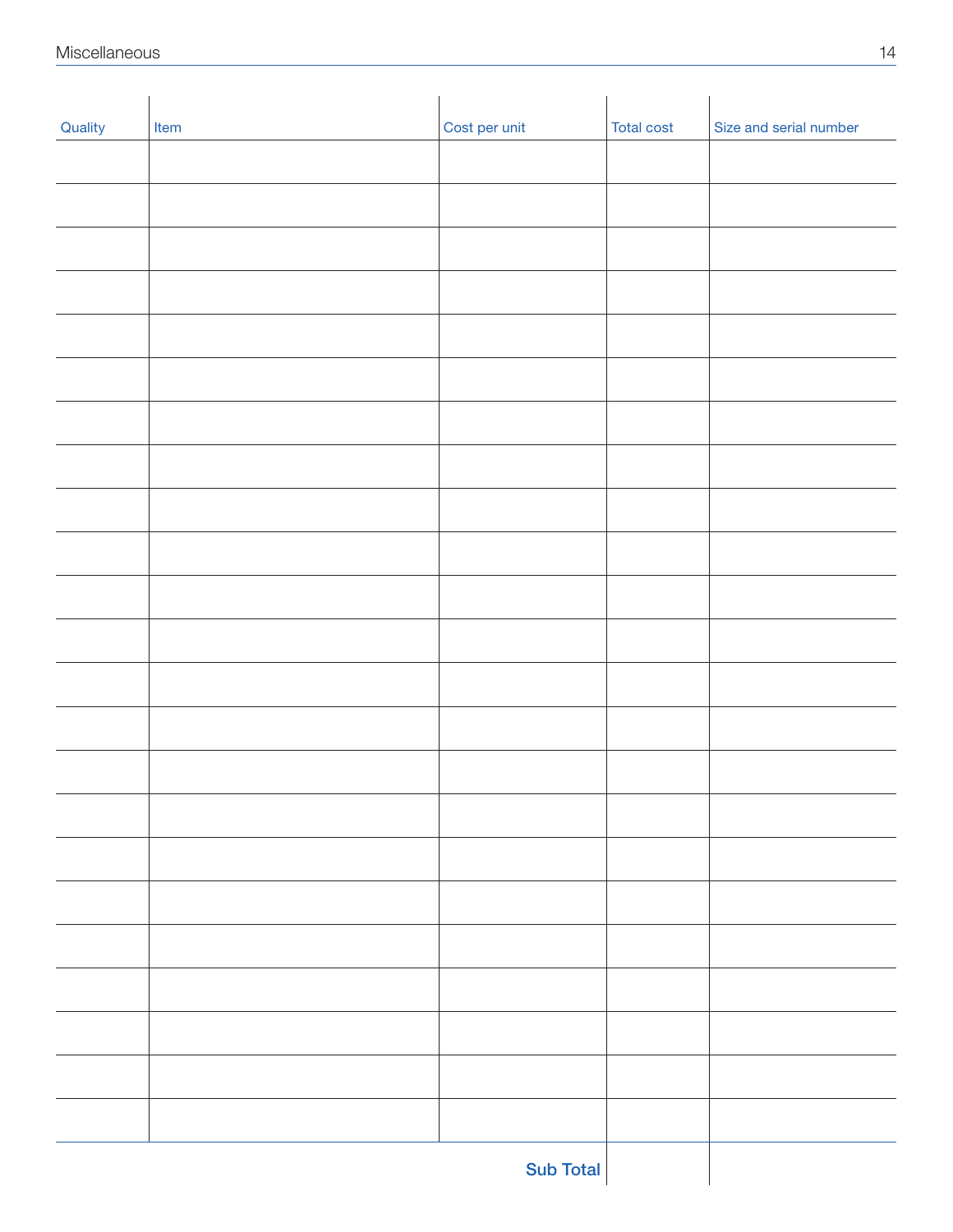

**CHURCH<br>PENSION GROUP** Service: (800) 293-3525

Fax: (800) 557-1395

This booklet was designed and printed by the Church Insurance Agency Corporation as a risk management service to the Episcopal Church.

Additional copies of this inventory booklet are available upon request.

### Regional Offices

| <b>Northern Region</b>     | 10 Tower Lane<br>Second Floor<br>Avon, CT 06001                |
|----------------------------|----------------------------------------------------------------|
| <b>Southwest Region</b>    | 6060 North Central Expressway<br>Suite 220<br>Dallas, TX 75206 |
| <b>Southern Region</b>     | 2112 West Laburnum Avenue<br>Suite 105E<br>Richmond, VA 23227  |
| <b>West Central Region</b> | 6961 University Avenue<br>Des Moines, IA 50311-1540            |
| <b>Midwest Region</b>      | 2000 East 116th Street<br>Suite 100<br>Carmel, IN 46032        |
| ast/Far West Region        | 330 North "D" Street                                           |